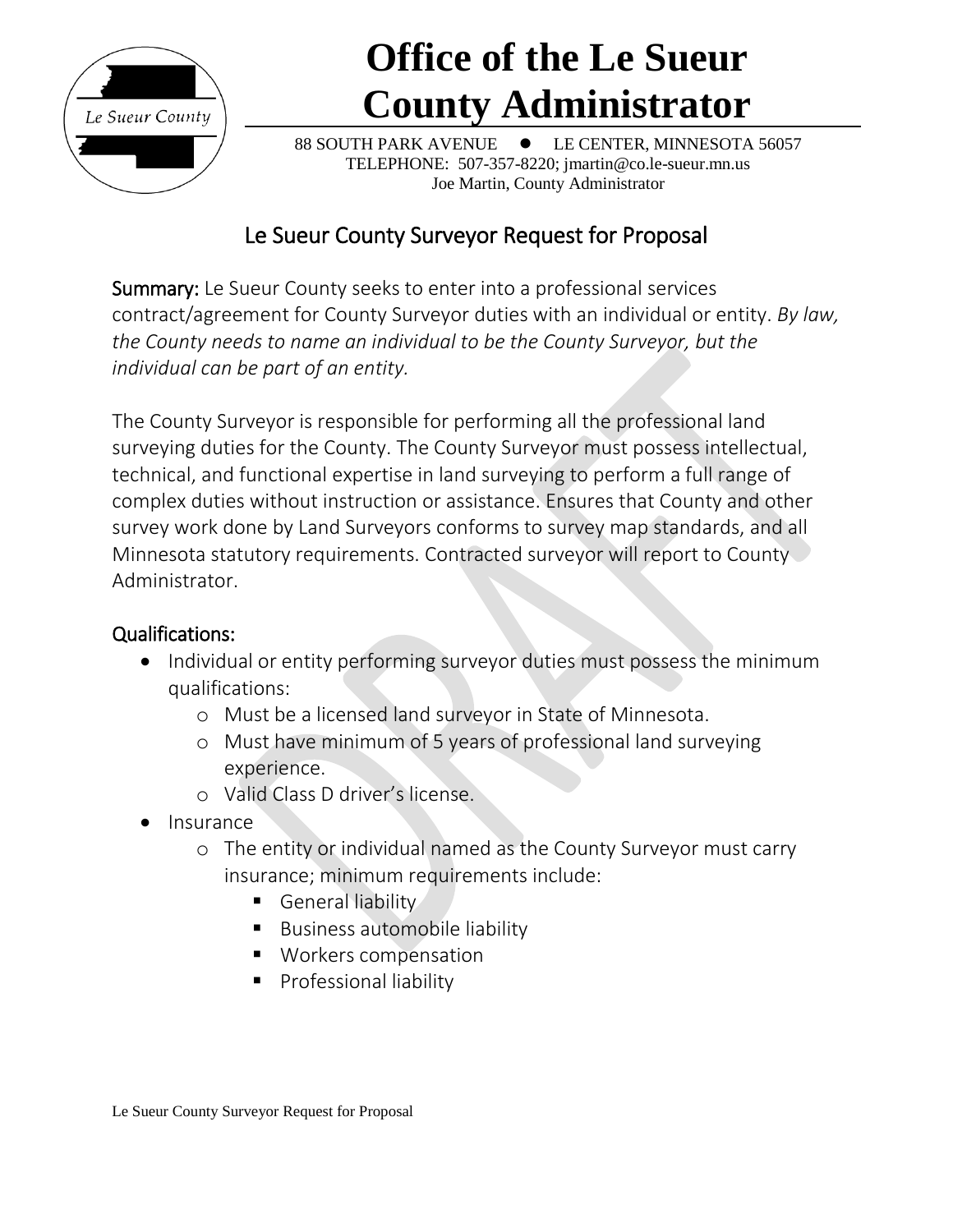

88 SOUTH PARK AVENUE LE CENTER, MINNESOTA 56057 TELEPHONE: 507-357-8220; jmartin@co.le-sueur.mn.us Joe Martin, County Administrator

### Desired Work for Le Sueur County:

The County Surveyor shall perform duties as outlined within this document or as adjusted working with staff and as outlined by Minnesota Statute 389.

- **PRIMARY DUTIES** 
	- o Serve as Point of Contact & Maintain Office Hours
		- Serving as main point of contact for county staff and residents who have survey related questions.
		- **Maintain regularly scheduled office hours at County** Government Center to provide access to expertise for staff, members of the public and other private surveyors performing work in the County (minimum of 8 hours per week).
	- o Planning
		- Work with County staff to create annual goals and priorities. Report on progress and adjust as necessary.
		- Work with County staff to develop a 5-year plan for executing work and establishing high level priorities.
	- o Plats and Property Splits
		- **Reviewing new subdivision plats and working with multiple** County departments in the legal filing of a plat.
		- Reviewing existing plats and identifying and correcting errors.
		- Reviewing submitted surveys and legal descriptions, and working with applicant's surveyor to correct errors.
		- Coordinating with and advising department staff on survey related issues such as platting and easements.
	- o Section Corner Work
		- Finding and installing section corners and drafting certificates.
		- Digitizing section corners for use in GIS system.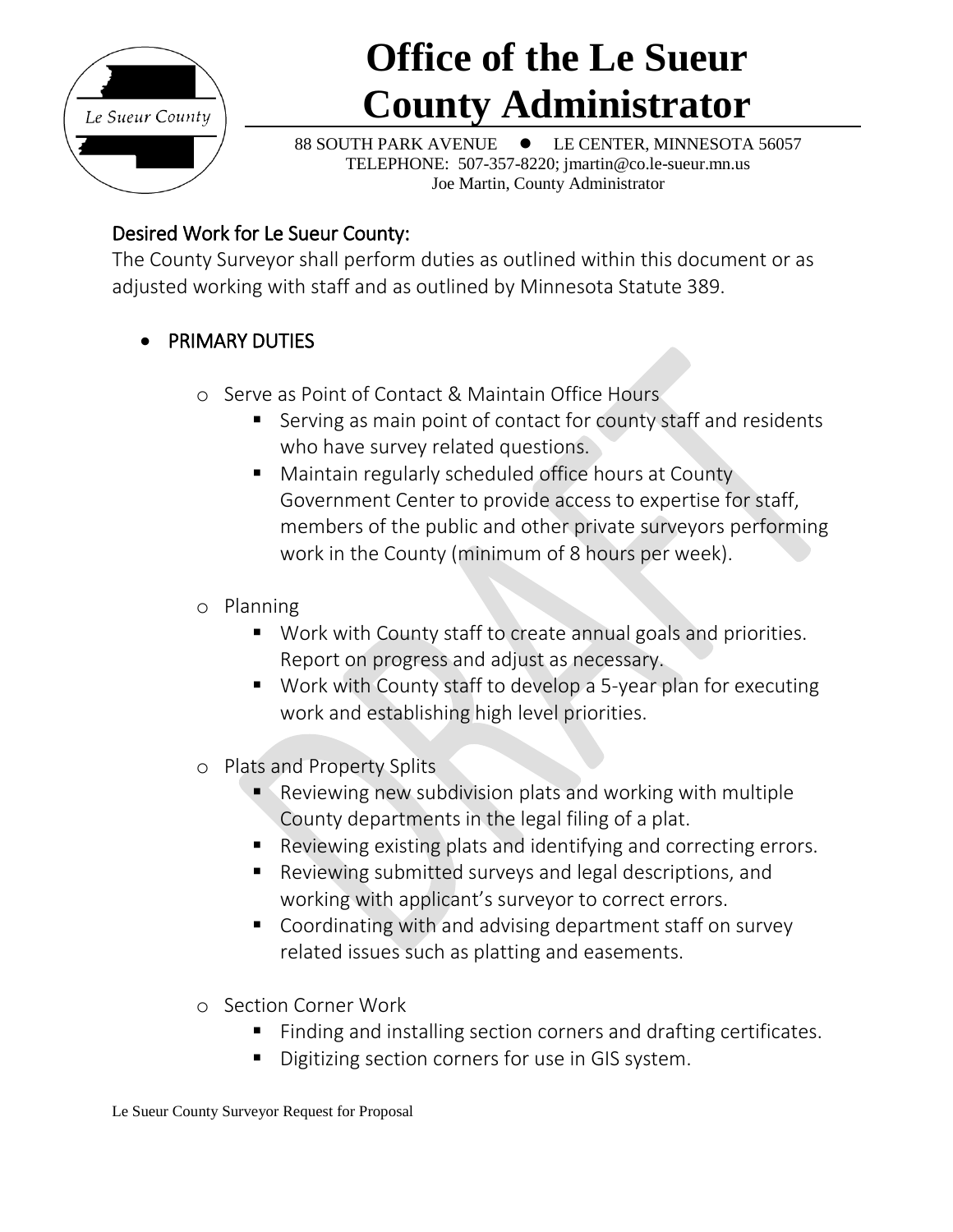

88 SOUTH PARK AVENUE LE CENTER, MINNESOTA 56057 TELEPHONE: 507-357-8220; jmartin@co.le-sueur.mn.us Joe Martin, County Administrator

## SECONDARY DUTIES

- o Records Review and Management
	- Reviewing plans submitted to County by outside engineering firms.
	- Developing records management and filing systems to allow for records access by multiple parties.

## OTHER POTENTIAL DUTIES

- o Highway Department Coordination
	- Work with Highway Department for preparation of new rightof-way plats associated with projects; perpetuation of section corner monuments associated with highway projects; interpreting and writing legal descriptions for road construction; etc.

### What to Include in Your Proposal?

- 1. A summary of your professional expertise to complete the desired work.
- 2. References for whom you have worked with.
- 3. Specifically outline the aforementioned desired work products you can successfully complete.
	- a. Reference which desired work products you cannot complete or are uncomfortable with.
- 4. Identify how many hours per month you are able to devote to County Surveying duties (County seeks minimum of 8 hours per week).
	- a. Outline a plan for office hours maintained at the Government Center.
- 5. Identify potential conflicts of interest related to private survey work and discuss potential solutions to address.
- 6. Outline separation of files between private practice and County Surveyor duties.